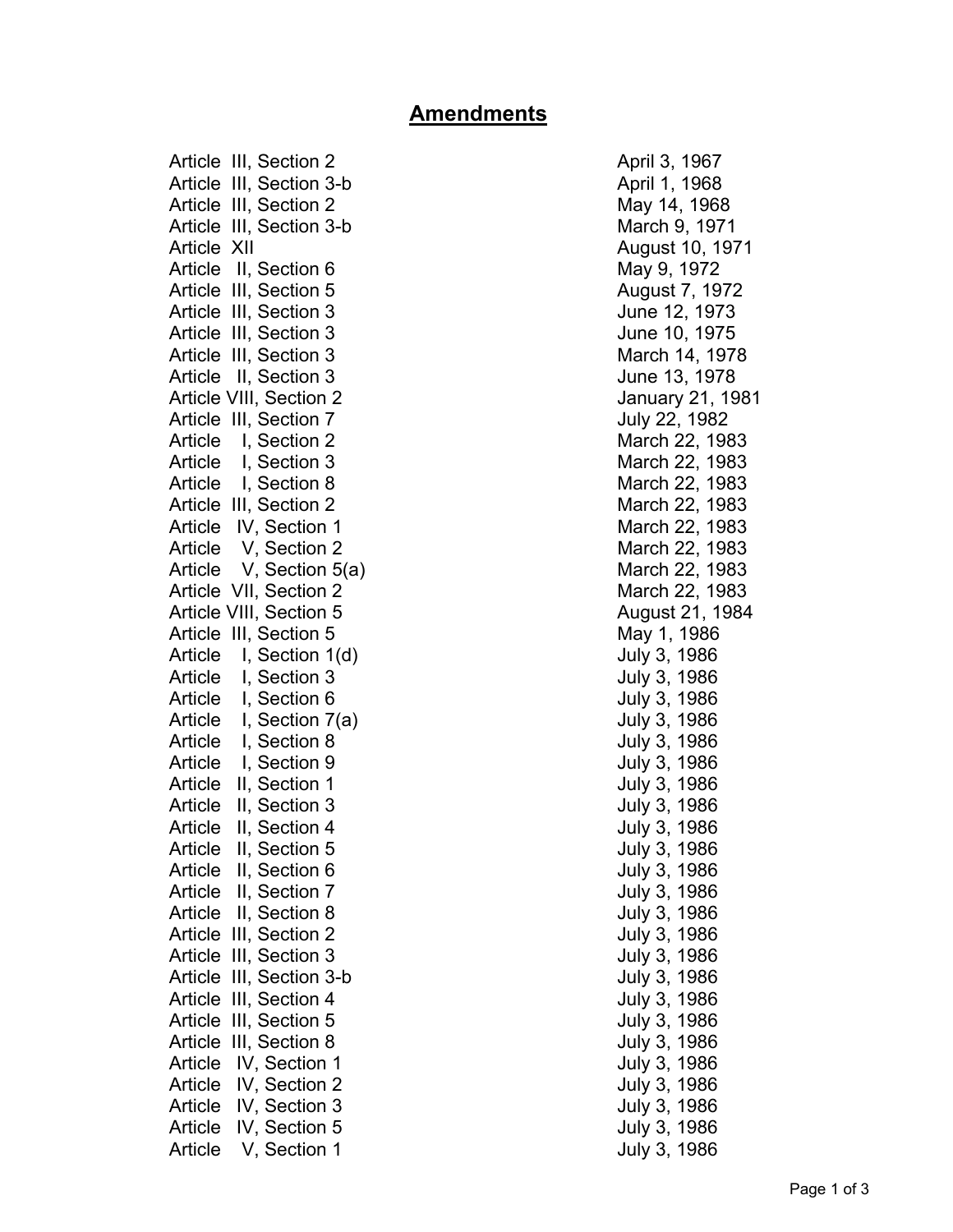## **Amendments**, continued:

Article V, Section 2 July 3, 1986 Article V, Section 5(b) July 3, 1986 Article V, Section 7 July 3, 1986 Article V, Section 8 July 3, 1986 Article V, Section 9 July 3, 1986 Article V, Section 10 July 3, 1986 Article V, Section 11 July 3, 1986 Article V, Section 12 July 3, 1986 Article VI, Section 3 July 3, 1986 Article VII, Section 2 and 1986 Article VIII, Section 2 and 1986 Article VIII, Section 5 July 3, 1986 Article X July 3, 1986 Article XIII and the state of the state of the state of the July 3, 1986 Article XIV and the Second Study 3, 1986 Article XV July 3, 1986 Article II, Section 5 and 1986 and 1986 Article II, Section 6 **Contact 11, 1986** Corober 14, 1986 Article II, Section 6 Contract Contract Contract Contract October 28, 1986 Article II, Section 5 December 9, 1986 Article II, Section 6 December 9, 1986 Article II, Section 5 January 13, 1987 Article II, Section 6 **January 13, 1987** Article III, Section 8 August 11, 1987 Article III, Section 7 and Electric 27, 1990 Article VIII, Section 2 **February 27, 1990** Article III, Section 5 November 16, 1993 Article II, Section 5 September 20, 1995 Article III, Section 5 November 12, 1996 Article XII May 12, 1998 Article III, Section 2 and Executive Tebruary 29, 2000 Article V April 10, 2001 Article II, Section 3 April 10, 2001 Article III, Section 3 April 10, 2001 Article VIII, Section 1 April 10, 2001 Article II, Section 6A September 10, 2002 Article II, Section 6B September 10, 2002 Article III, Section 1 September 10, 2002 Article III, Section 5 September 10, 2002 Article III, Section 6 September 10, 2002 Article III, Section 8 September 10, 2002 Article V, Section 1 September 10, 2002 Article V, Section 10 September 10, 2002 Article III, Section 1 May 13, 2003 Article III, Section 2 November 18, 2003 Article VIII, Section 2 (*Sections 2,3,4&5 combined*) November 18, 2003 Article X, Section 2 November 18, 2003 Article III, Section 7 Article III, Section 7